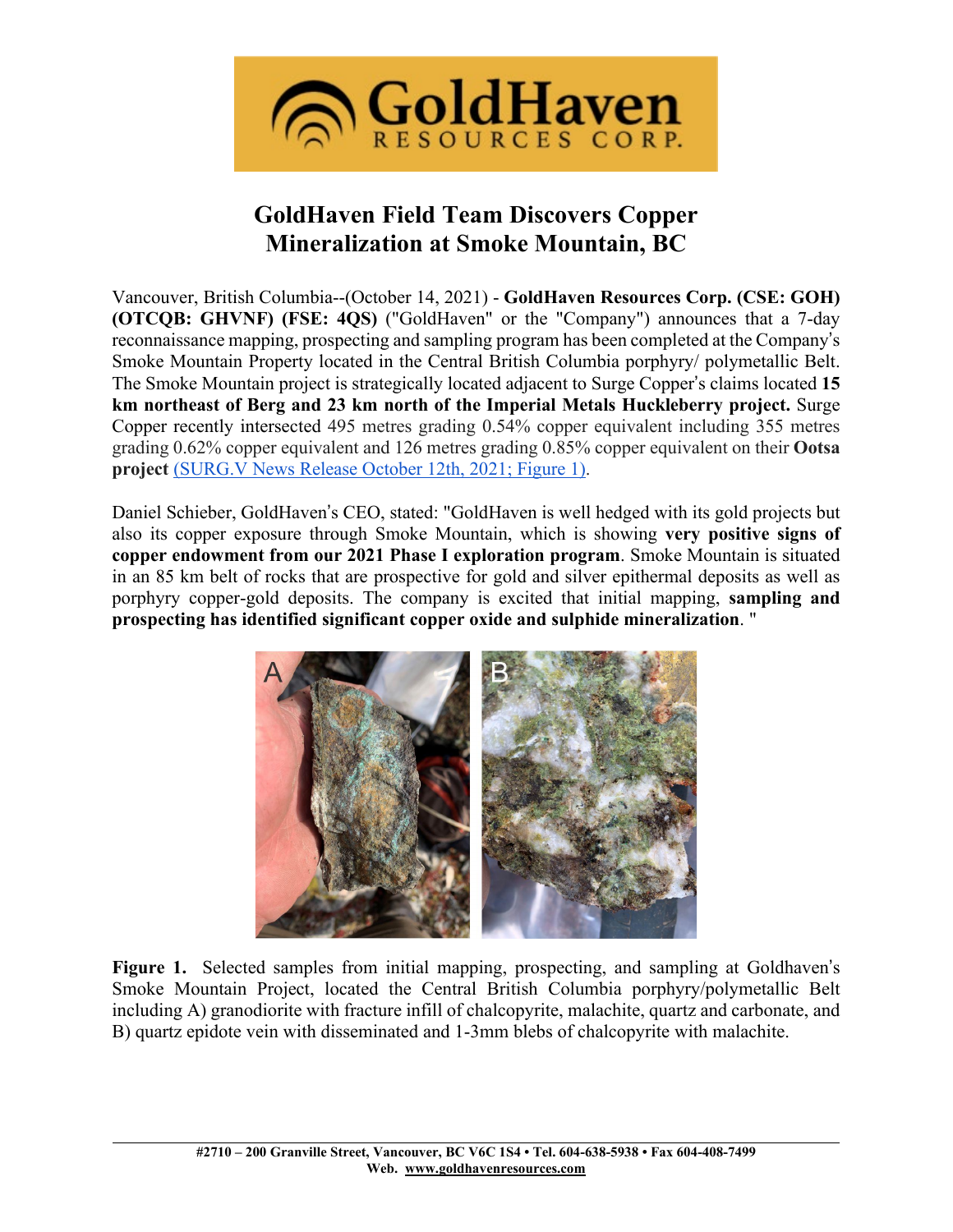

**Figure 2.** The location of the Smoke Mountain property in the Central BC porphyry-epithermal belt. Note, the mines, deposits and prospects in this part of BC provide geologic context for the Smoke Mountain property, but these are not necessarily an indication that the Property hosts similar grades or tonnages of mineralization.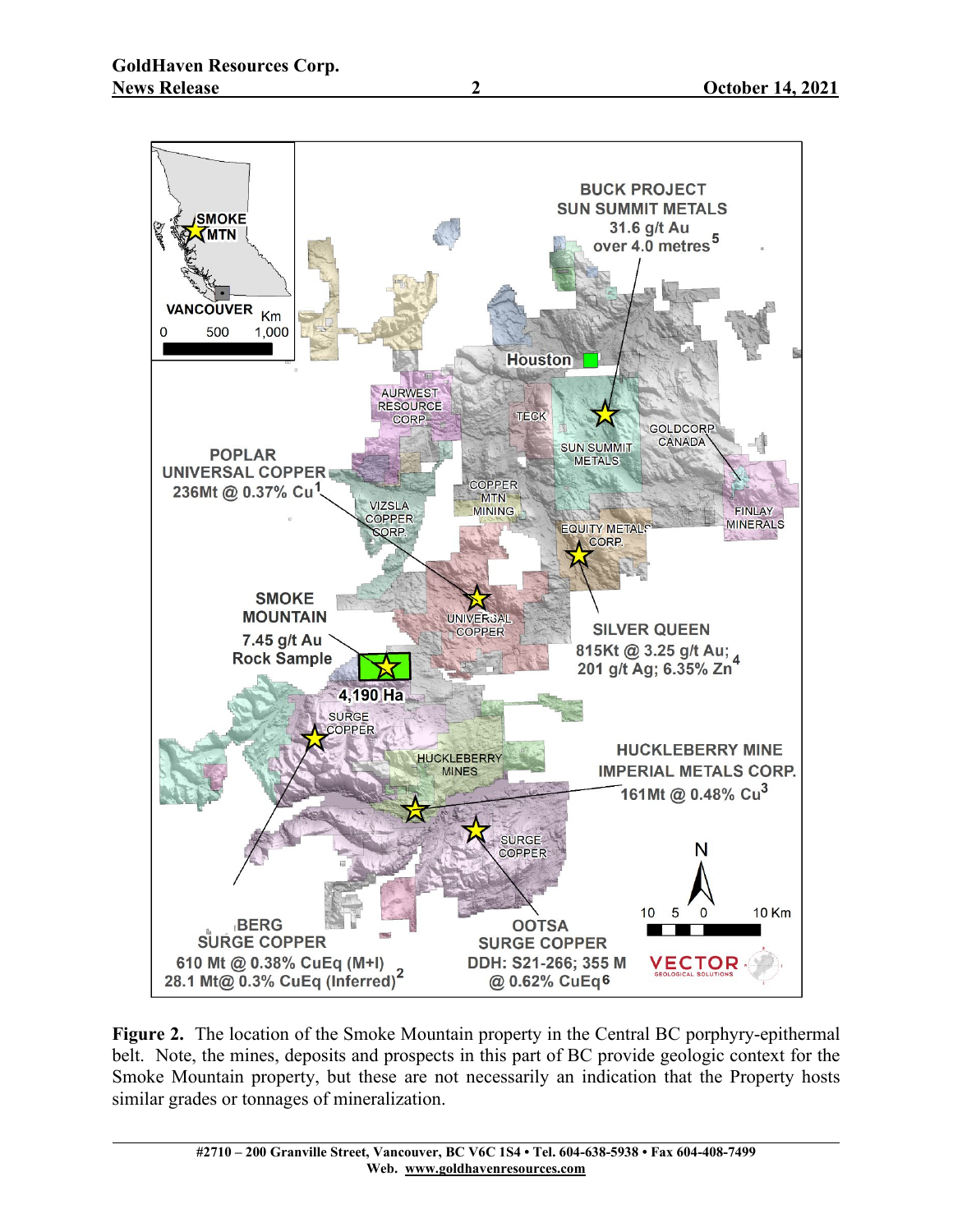#### **Field Program at Smoke Mountain**

GoldHaven has completed a 7-day Phase 1 reconnaissance mapping, sampling, and prospecting exploration program. **Mineralization and alteration have been identified in the field in the early stages of the program:**

- Mineralization is present and has been sampled in several locations on the property.
- **Sampling includes rocks from outcrops with chalcopyrite, malachite and pyrite** occurring as infill within fracture zones.
- Blebs and disseminated chalcopyrite and pyrite have also been noted, associated with epidote alteration and quartz veining.
- **Significant porphyry-style alteration footprints** have been observed in outcrop including secondary biotite alteration in addition to quartz-sericite-pyrite alteration.

The Smoke Mountain Project constitutes a strategic land position within an 85 kilometer long belt of copper, gold and silver endowed magmatic-hydrothermal mines, deposits, and occurrences in west central British Columbia (Figure 1). Historic work at Smoke Mountain includes mapping and sampling which highlights the presence of high-grade gold mineralization, in addition to a significant surface area with mineralized veins and alteration footprints. The Smoke Mountain land position is road accessible and highly prospective for gold and copper.

## **Path Forward**

In addition to Smoke Mountain, GoldHaven controls 251 km<sup>2</sup> across 7 assets in the highly prospective Maricunga Gold Belt. The company completed Phase 1 and is preparing its Phase 2 drill campaigns. These targets have been designated as high-priority based on extensive and pervasive alteration, favourable geology, highly anomalous rock geochemistry results, and their relative proximity to existing major deposits. GoldHaven now controls  $228 \text{ km}^2$  in the highly prospective Central Newfoundland Gold Belt and is preparing the two projects for exploration.

#### **Qualified Person**

Daniel MacNeil, P.Geo, a Qualified Person as defined by National Instrument 43-101 Standards of Disclosure for Mineral Projects, has read and approved all technical and scientific information contained in this news release.

#### **News Release References**

*<sup>1</sup> Giroux, G.H., 2012. MINERAL RESOURCE UPDATE On The POPLAR DEPOSIT, OMINECA MINING DIVISION BRITISH COLUMBIA. Prepared for Lions Gate Metals Inc. Prepared by Giroux Consultants Ltd. Effective Date: March 30, 2012 [https://www.universalcopper.com/UNV\\_Presentation\\_Web.pdf?a28db](https://www.universalcopper.com/UNV_Presentation_Web.pdf?a28db)*

*<sup>2</sup> https://surgecopper.com/projects/berg-joint-venture/*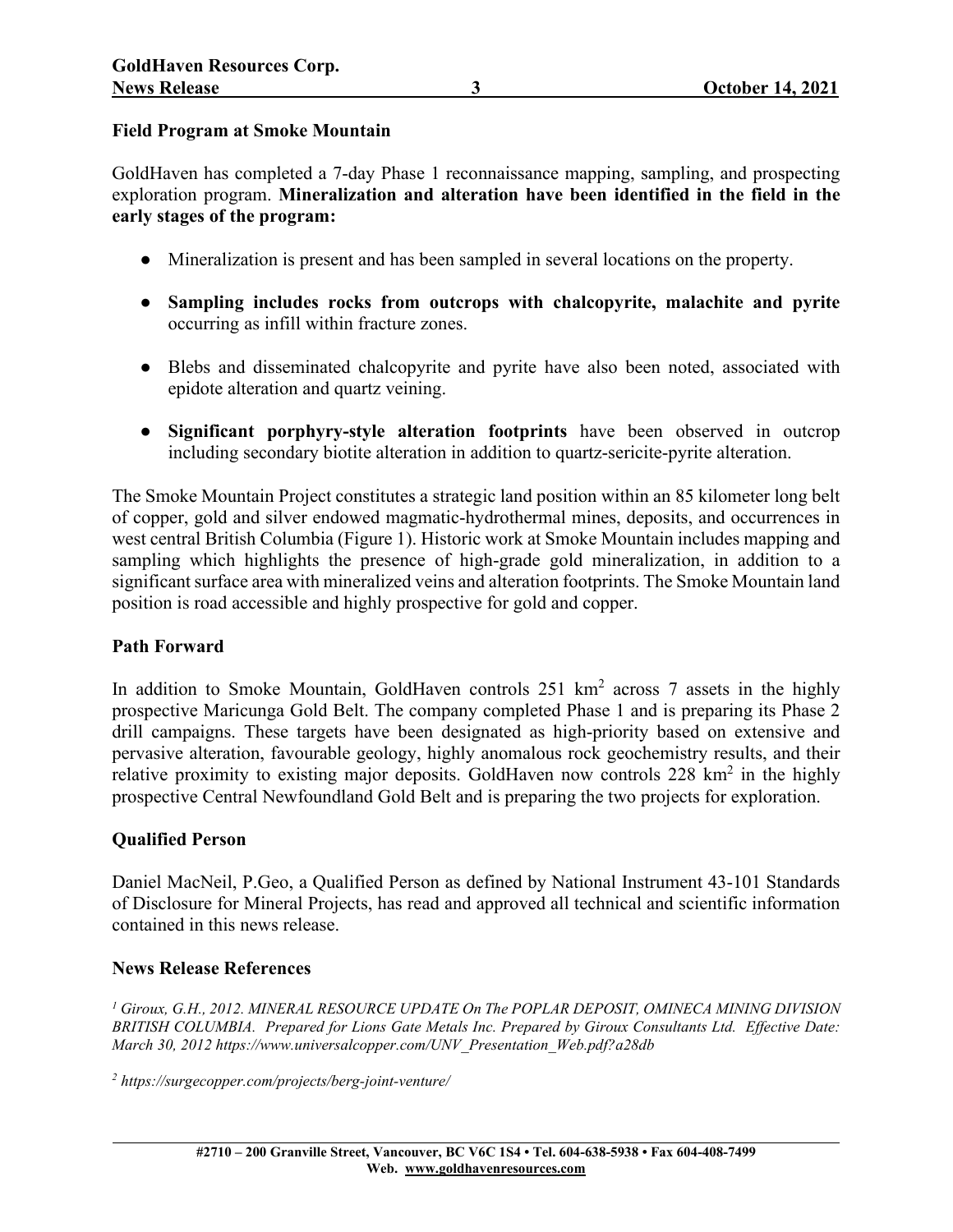*<sup>3</sup> Christensen, K., Connaughton, G.R., and Ogryzolo, P., 2011. TECHNICAL REPORT ON THE MAIN ZONE OPTIMIZATION HUCKLEBERRY MINE OMINECA MINING DIVISION BRITISH COLUMBIA, CANADA. Prepared for Huckleberry Mines Ltd. and Imperial Metals Corporation November 22, 2011 The effective date of the exploration data is September 1, 2011, Amended May 11, 2016. https://www.imperialmetals.com/assets/docs/2016 hml-43-101-technical-report-on-the-main-zone-optimization.pdf*

<sup>4</sup> Burga D., Barry J., Grant D., Hutter J., Puritch E., Sutcliffe, R.H., and Wu, Y., 2019. INITIAL MINERAL *RESOURCE ESTIMATE AND TECHNICAL REPORT ON THE NUMBER 3 VEIN, SILVER QUEEN PROPERTY, OMINECA MINING DIVISION, BRITISH COLUMBIA, CANADA. Prepared for NEW NADINA EXPLORATIONS LIMITED*

NI 43-101 & 43-101F1 TECHNICAL REPORT by P&E Mining Consultants Inc. Effective Date: July 15, 2019 Signing *Date: August 29, 2019. [https://equitymetalscorporation.com/site/assets/files/3673/sq\\_ni43-101\\_aug29\\_2019.pdf](https://equitymetalscorporation.com/site/assets/files/3673/sq_ni43-101_aug29_2019.pdf)*

*5 [https://sunsummitminerals.com/news/2021/sun-summit-drills-31-6-g-t-gold-over-4-0-metres-including-246-g-t](https://sunsummitminerals.com/news/2021/sun-summit-drills-31-6-g-t-gold-over-4-0-metres-including-246-g-t-gold-over-0-5-metres-in-the-trench-zone-and-1-07-g-t-gold-over-109-metres-including-7-17-g-t-gold-over-5-2-metres-in-the-horseshoe-zo/)[gold-over-0-5-metres-in-the-trench-zone-and-1-07-g-t-gold-over-109-metres-including-7-17-g-t-gold-over-5-2](https://sunsummitminerals.com/news/2021/sun-summit-drills-31-6-g-t-gold-over-4-0-metres-including-246-g-t-gold-over-0-5-metres-in-the-trench-zone-and-1-07-g-t-gold-over-109-metres-including-7-17-g-t-gold-over-5-2-metres-in-the-horseshoe-zo/) [metres-in-the-horseshoe-zo/](https://sunsummitminerals.com/news/2021/sun-summit-drills-31-6-g-t-gold-over-4-0-metres-including-246-g-t-gold-over-0-5-metres-in-the-trench-zone-and-1-07-g-t-gold-over-109-metres-including-7-17-g-t-gold-over-5-2-metres-in-the-horseshoe-zo/)*

*<sup>6</sup> https://surgecopper.com/news-releases/surge-copper-intersects-495-metres-of-0.54-cueq-including-126-metres-of-0.85-cueq-at-west-seel-and-previews-upcoming-news-flow*/

### **About GoldHaven Resources Corp.**

GoldHaven Resources is a Canadian precious metals exploration company focused on acquiring and unlocking highly prospective gold projects in the **Central Newfoundland Gold Belt (Canada) & the Maricunga Gold Belt (Chile)**. All properties have large scale discovery potential and all properties in Chile are drill-ready. GoldHaven currently holds the Pat's Pond and O'Neill projects covering approximately *228 km2 of mineral tenements in Newfoundland, Canada.* The Company also holds seven Chilean projects covering approximately *251 km2*; many in close proximity to renowned discoveries or large precious metals mines including Salares Norte (Gold Fields), Esperanza (TDG), La Coipa (Kinross), Cerro Maricunga (Fenix Gold), Lobo Marte (Kinross), Volcan (Volcan), Refugio (Kinross/Bema), Caspiche (Goldcorp/Barrick), Cerro Casale (Goldcorp/Barrick).

#### **On Behalf of the Board of Directors**

*Daniel Schieber*

**For further information, please contact:**

**Bonn Smith, Head of Business Development**

**[www.goldhavenresources.com](http://www.goldhavenresources.com/) bsmith@goldhavenresources.com Office Direct: (604) 638-3073**

Neither the CSE nor its Regulation Services Provider (as that term is defined in the policies of the *CSE- Canadian Securities Exchange) accepts responsibility for the adequacy or accuracy of this release.*